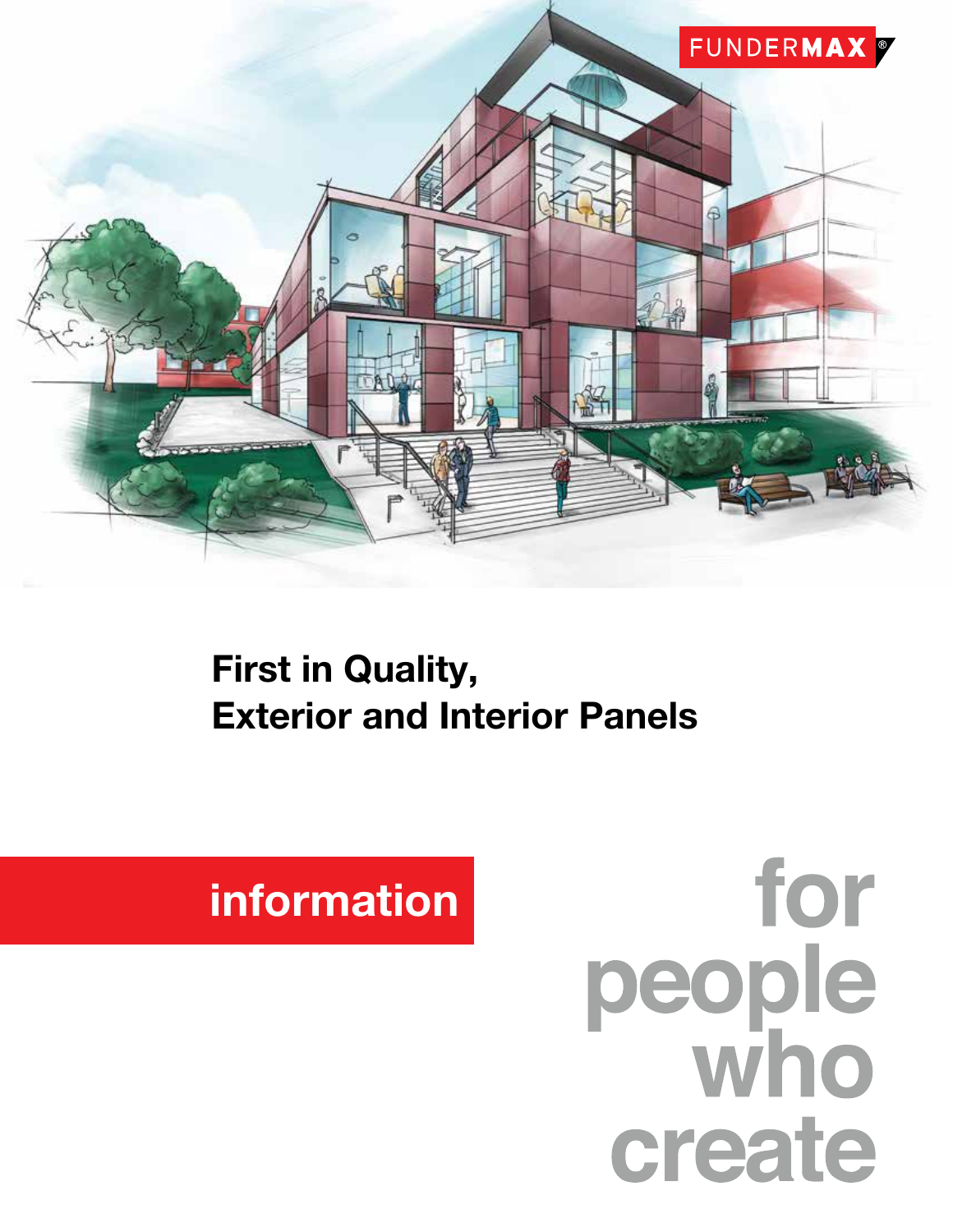# The Company

FunderMax is one of the leading European suppliers of derived timber products and decorative laminates (HPL). Quality, awareness for the market and a strict focus on the needs of customers characterize the company's strategic direction. The continuous improvement of product quality and the regular update of designs to reflect the latest market trends form the foundation of business activities. FunderMax has an export ratio of 71%, which is supported by a worldwide sales network.

FunderMax North America Inc is the North American subsidiary based in Charlotte NC. Our team is dedicated to provide the best service and support in the industry.





PHOTO: MIGUEL ANGEL RAGA MARTÍNEZ · ARCHITECT: INITIAL CONTROL, SL

#### **PRODUCTS**

- Max Compact Exterior
- m.look NCore
- Max Compact Interior
- Max HPL (Thin Laminate)
- Max Resistance<sup>2</sup>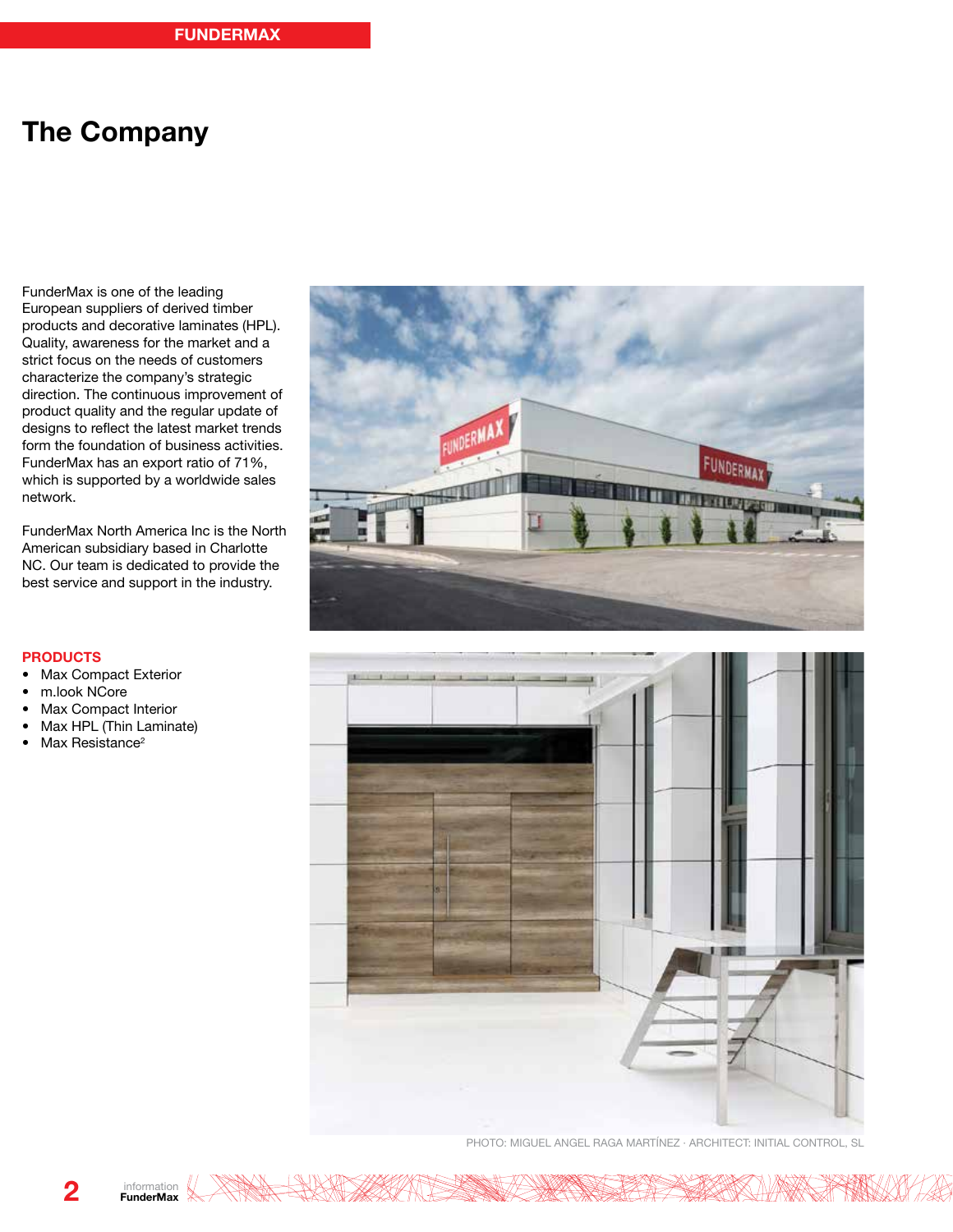## Resource and Environmentally Friendly Panels

We are specialists in the processing of renewable raw materials – and have been for over 100 years. Our production cycles are closed, production waste is either recycled back into the production process or used to generate energy in our green energy district heating plants. This works so well, that today as a private company we provide district heating to over 3,000 households.

#### SUSTAINABLE PRODUCTION

FunderMax can potentially contribute to LEED in several categories with our EPD, HPD, FSC® and Greenguard Certificates.

Max Exterior is made from natural fiber panels  $-$  around aprox. 65%, by weight — consisting largely of wood that has been processed into "kraft papers". This wood is a by-product of sawn lumber production or of sawmills. We source these raw materials from vendors certified according to Forest Stewardship Council standards (FSC®\*) or PEFC™. These standards ensure that the wood is produced in compliance with internationally applicable rules for sustainable forestry.

The kraft papers are impregnated with synthetic thermosetting resins in impregnation facilities, dried, and pressed into durable, moisture resistant panels under high pressure and heat. These panels do not contain organic halogen (or chlorine, fluorine, bromine, etc.) compounds such as are found in greenhouse gases or PVC. They contain neither asbestos nor wood protection agents (fungicides, pesticides, etc.) and are free of sulphur, mercury and cadmium.

The exhaust air removed from the drying process is treated using a process of regenerative thermal oxidation, with the

NICHAR HAT STAT STATE

resulting heat being fed back into said drying process. For its installation of this efficient exhaust air treatment, FunderMax was awarded the "Klima:aktiv" award for best practices by the Austrian Energy Agency and the Austrian Federal Ministry of the Environment. This avoids CO<sup>2</sup> emissions of ca. 10,000 tons annually at the production site.

#### QUALITY MANAGEMENT SYSTEMS

FunderMax has oriented its production facilities and processes on internationally recognized standards such as ISO 9001, ISO 14001, ISO 50001 und ISO 45001. This fact gives all customers the assurance that they have in their hands a high-quality construction product. In its procurement of raw materials and intermediate products, FunderMax orients itself on up to date standards such as FSC® (Forest Stewardship Council) and PEFC<sup>™</sup>.

#### WASTE DISPOSAL

Chips and shavings produced by processing (cutting and milling) are not hazardous to human health. This also means that waste can even be disposed of thermally without the emission of environmental toxins such as hydrochloric acid, organic chlorine compounds or dioxins, assuming modern heating systems. At appropriately high temperatures, and assuming both sufficiently long retention of the combustion gas in the combustion space and a sufficient oxygen supply, Max Exterior decomposes into carbon dioxide, nitrogen, water and ash. The energy emitted via this process can be put to use. Disposal in properly managed commercial waste disposal sites is unproblematic. As a matter of principle, country specific laws and regulations with regard to disposal must be adhered to.

**WARE HAVE** 



\* YOU WILL FIND DETAILED INFORMATION AT WWW.FUNDERMAX.US

information FunderMax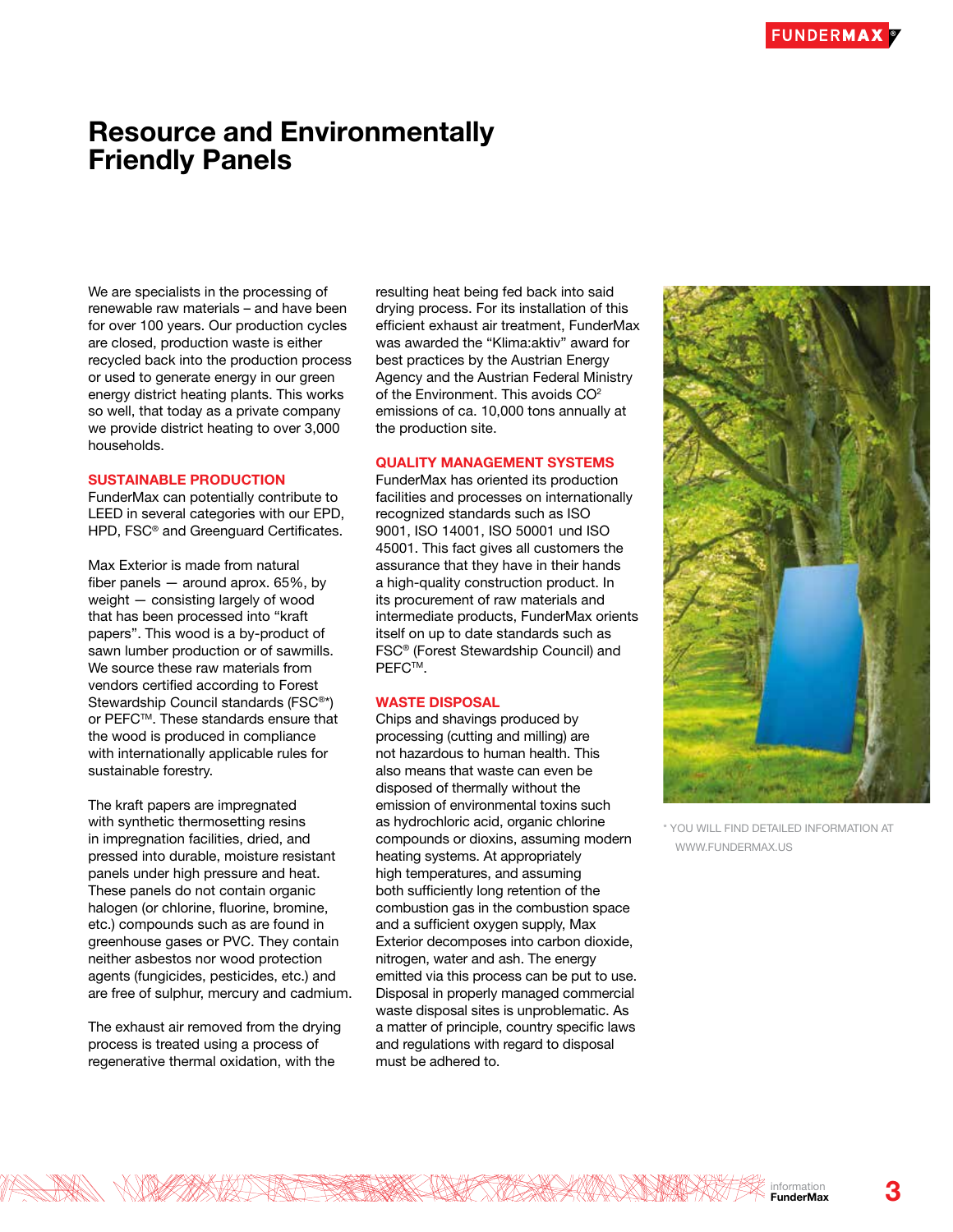### Max Exterior - Rainscreen applications

Max Exterior is a high-quality construction product which is engineered for long lasting drained and back ventilated facade cladding.

Max Exterior panels are duromer high-pressure laminates (HPL) in accordance with EN 438-6 Type EDF with extremely effective weather protection. This weather protection consists of double hardened acrylic polyurethane resins.

They are produced using the patented NT Technology by FunderMax. FunderMax's ICC Evaluation Services Report can be found www.icc-es.org. See report #3340

#### ADVANTAGES

- Easy to install
- Scratch resistant
- Graffiti resistant
- Non porous and easy to clean
- Solvent and chemical resistant
- Extremely UV and weather resistant
- Double sided balanced panel
- Impact resistant
- Strongest warranty in the industry
- Double hardened
- Available in a wide range of colors
- 4 Innovative surface textures
- 5 Large panel sizes up to 161"x73"
- High flatness and flexural strength
- Extreme temperature resistance: -112F to +356F
- Warranted for vertical and horizontal applications
- Class A fire rated
- ICC ESR #3340 report
- NFPA285 Compliant Assemblies Available
- Quick shipment of select colors from US stock

#### APPLICATIONS

Rainscreen facades, outdoor furniture, wall cladding, partition walls, railings, gates and doors, balconies, soffits, sun shades and other building applications.





PHOTO: JOHN GAWLEY



ARCHITECT: EMMA ARCHITECTS VIII

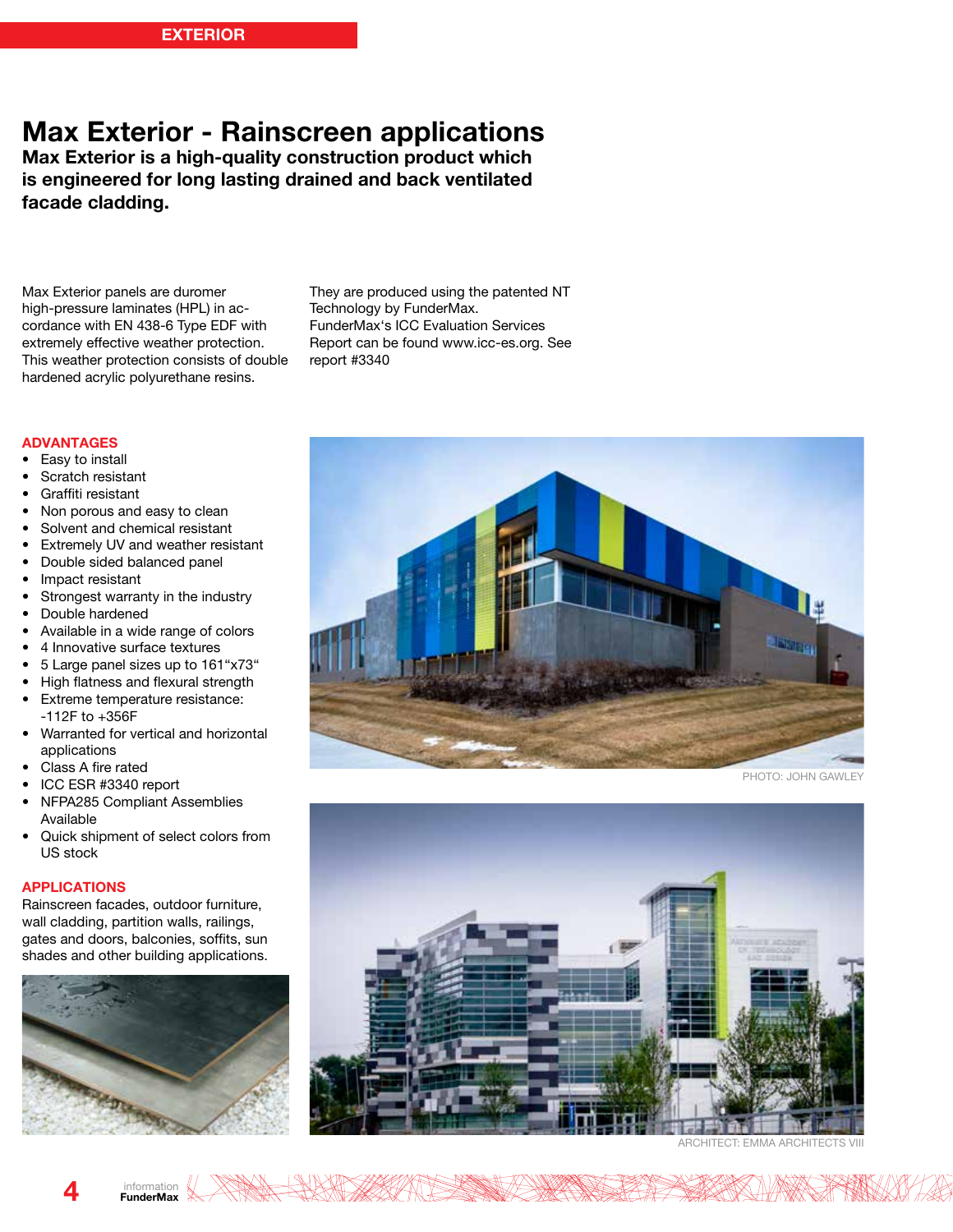### Authentic The panels with the most genuine look that confer to the building a very natural look.

The Authentic panels, with their extremely effective wheather protection, provide an attractive alternative to standard exterior building cladding. They do not have an additional color layer, showing the natural beauty of the raw material. This unique finish gives every single panel a different look. Authentic panels show almost all the advantages of the Max Compact Exterior panels and allow the design of numerous applications that go from rainscreen facades to balcony flooring design.

#### ADVANTAGES

- Natural look
- Easy to install
- Scratch resistant
- Graffiti resistant
- Non porous and easy to clean
- Solvent and chemical resistant
- Extremely UV and weather resistant
- Double sided balanced panel
- Impact resistant to EN ISO 178
- Strongest warranty in the industry
- Double hardened
- High flatness and flexural strength
- Extreme temperature resistance: -112F to +356F
- Warranted for vertical and horizontal applications
- Class A fire rated
- ICC ESR #3340 report

#### APPLICATIONS

Rainscreen facades, outdoor furniture, wall cladding, partition walls, railings, gates and doors, balconies, soffits, sun shades and other building applications.



ARCHITECT: DIE NETZWERKARCHITEKTEN



PHOTO: ARQ. FRANCISCO MANOSALVAS · ARCHITECT: PATRICIA SENCIÓN

5

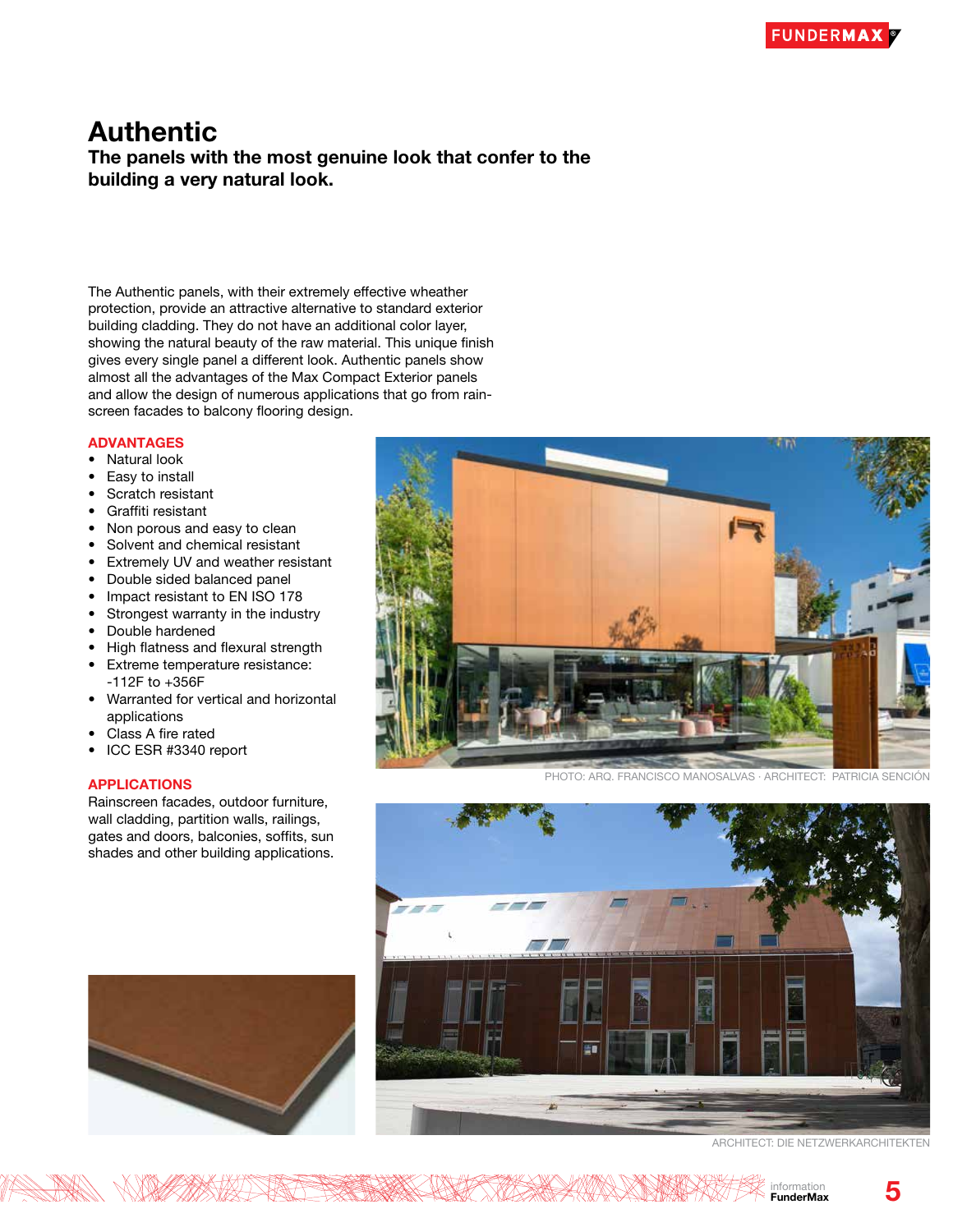# Rainscreen Systems

An innovative fixing system. An impressive facade... The perfect combination.

Everything you could need to create the most durable, cost effective and impressive facades... It's all available right here, from one source, FunderMax. These unique facade systems make life so much easier and they are available in all 121 standard decors and 4 textures.

#### MODULO

MODULO is a lightweight, flexible closed joint facade system. Contemporary unique and versatile, Modulo can also be used to create striking interior wall cladding. The substructure can be either treated lumber or aluminum. NFPA285 Compliant assemblies are available.



#### **SCALEO**

SCALEO is an impressive prefabricated lap siding system. Ultra robust, this traditional yet innovative facade is perfect for every sector, with its distinctive, modern finish and extremely durable properties.



#### APPROVED RAINSCREEN SYSTEMS USING MAX EXTERIOR:

- Exposed fastened (screws/rivets)
- Large panel concealed fastened
- Modulo
- Scaleo

#### ADVANTAGES OF MODULO AND **SCALEO**

- Factory fabricated
- Most economical
- Concealed rainscreen systems
- Closed joints
- Ease of installation resulting in a reduction of labor costs



ARCHITECT: BARRILOT ARCHITECTURE



PHOTO: AGENCE ULYSSES

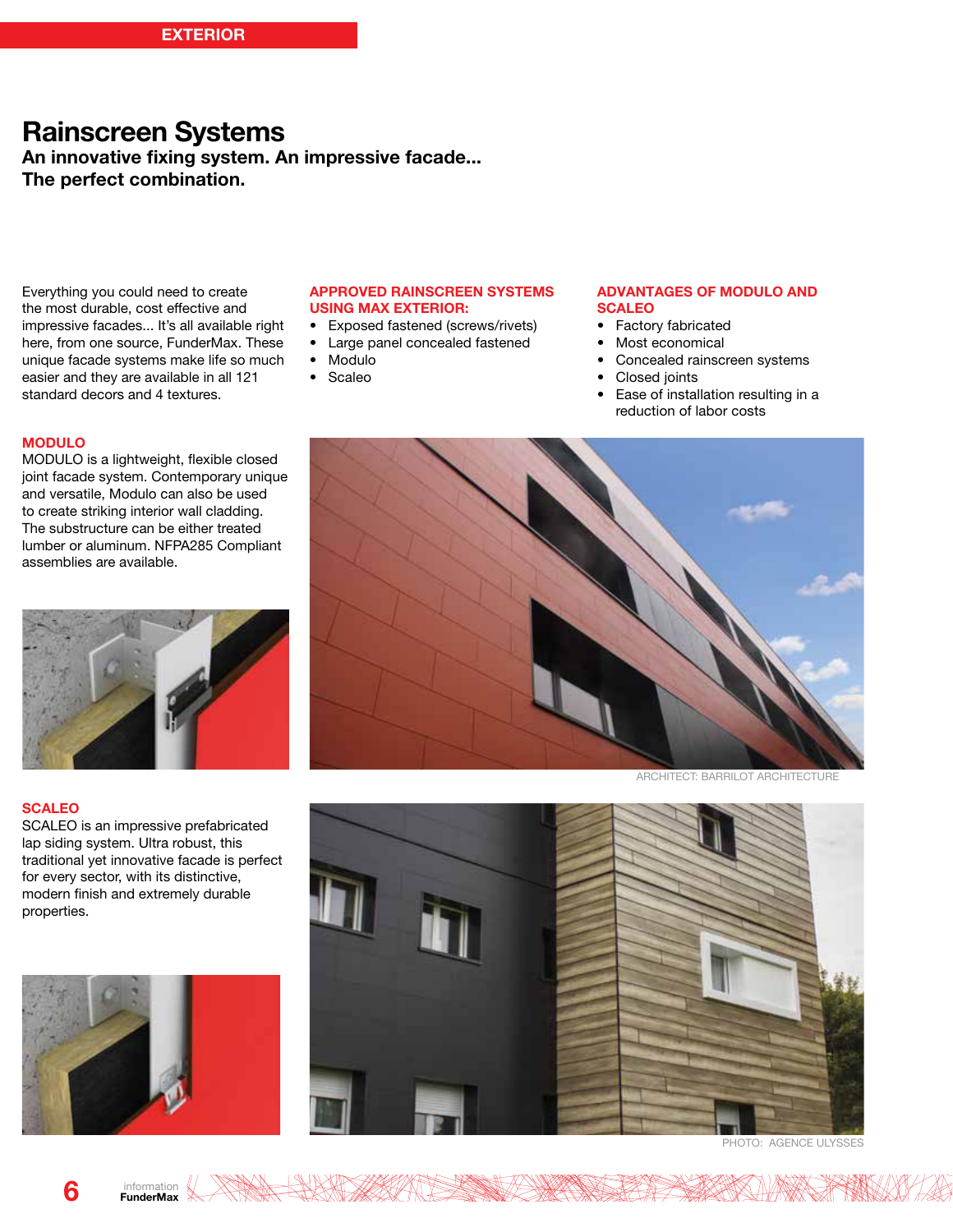## m.look NCore®

The Non Combustible material with the highest degree of architectural freedom and design possibilities for limitless ideas.

m.look NCore offers the unique combination of a non combustible rainscreen material which comes in the full range of 121 colors and decors for unlimited architectural ideas and any building height.

Material in compliance with sections 703.5.1 and 703.5.2 of the 2015 IBC for materials considered non combustible based on code requirements and passing ASTM E136 and E84 test protocol

#### ADVANTAGES

- Large 52 23/64"x137 51/64" panel size
- Scratch resistant
- Graffiti resistant
- Non-porous and easy to clean
- Easy to install
- Light weight facade panel
- Extremely UV and weather resistant
- Impact resistant
- Double-hardened, NT<sup>®</sup> surface
- 121 colors/decors

#### APPLICATIONS

Exterior: rainscreen facades, balcony cladding, soffits, sun protection, fence elements.

Interior: wall cladding, ceilings, partitions for offices and restrooms, staircase and handrail infill panels, stairwell and emergency exit cladding.



PHOTO: CHRISTOF LACKNER · ARCHITECT: SUDOP PRAHA A.S.





information **FunderMax** 

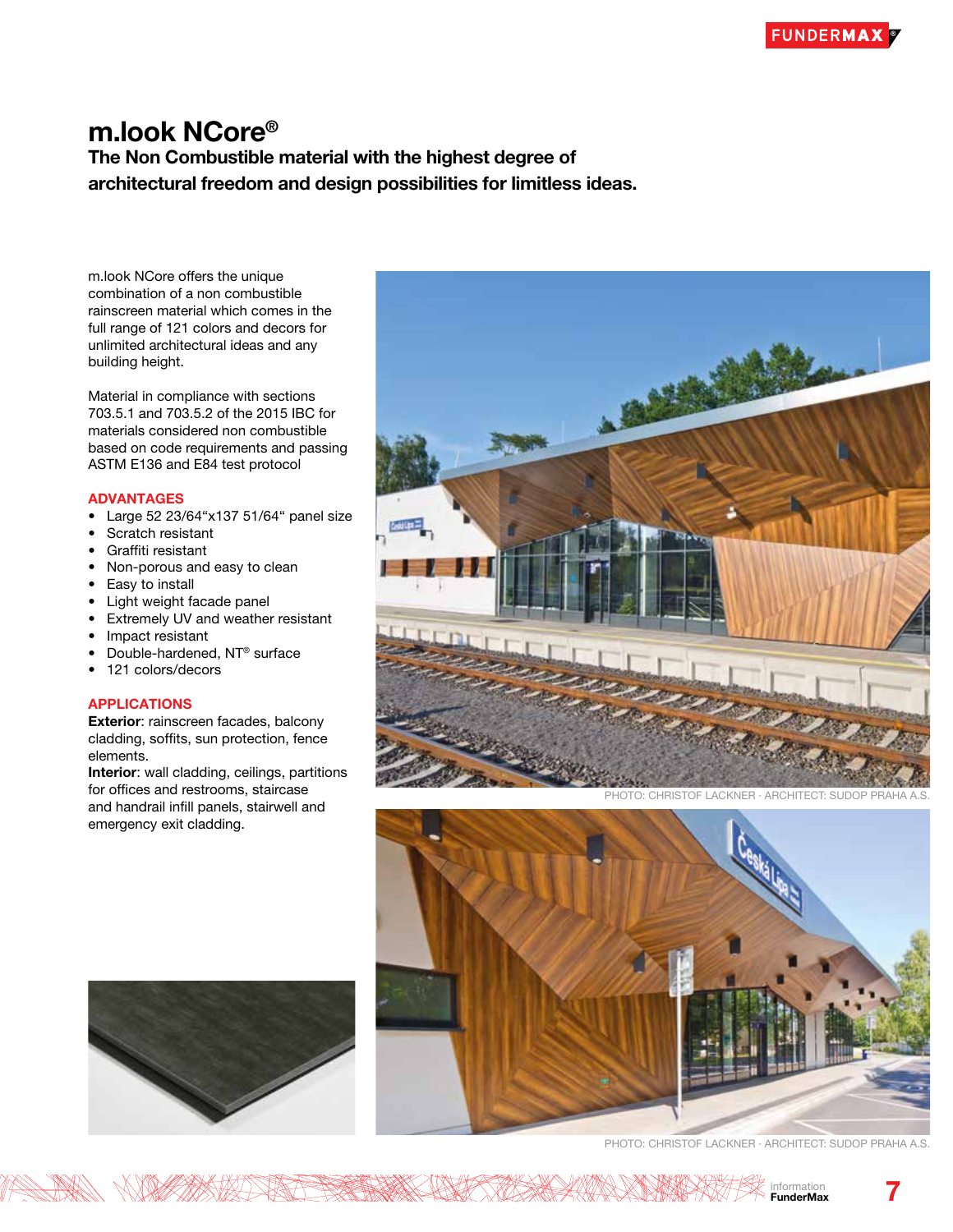### Max Compact Interior

Max Compact panels are high-pressure laminates (HPL) in accordance with EN 438-4 Type CGS for heavy-duty areas of application.

#### ADVANTAGES

- Non porous and easy to clean
- Solvent, impact and scratch resistant
- Moisture resistant
- Available in a wide range of colors and textures
- Thickness 1/8" 1"
- Double sided balanced panels
- Quick shipment of select colors from US stock



#### APPLICATIONS

Sanitary and wet rooms, wall cladding, railing panels, partitions, furniture, tables, etc.







8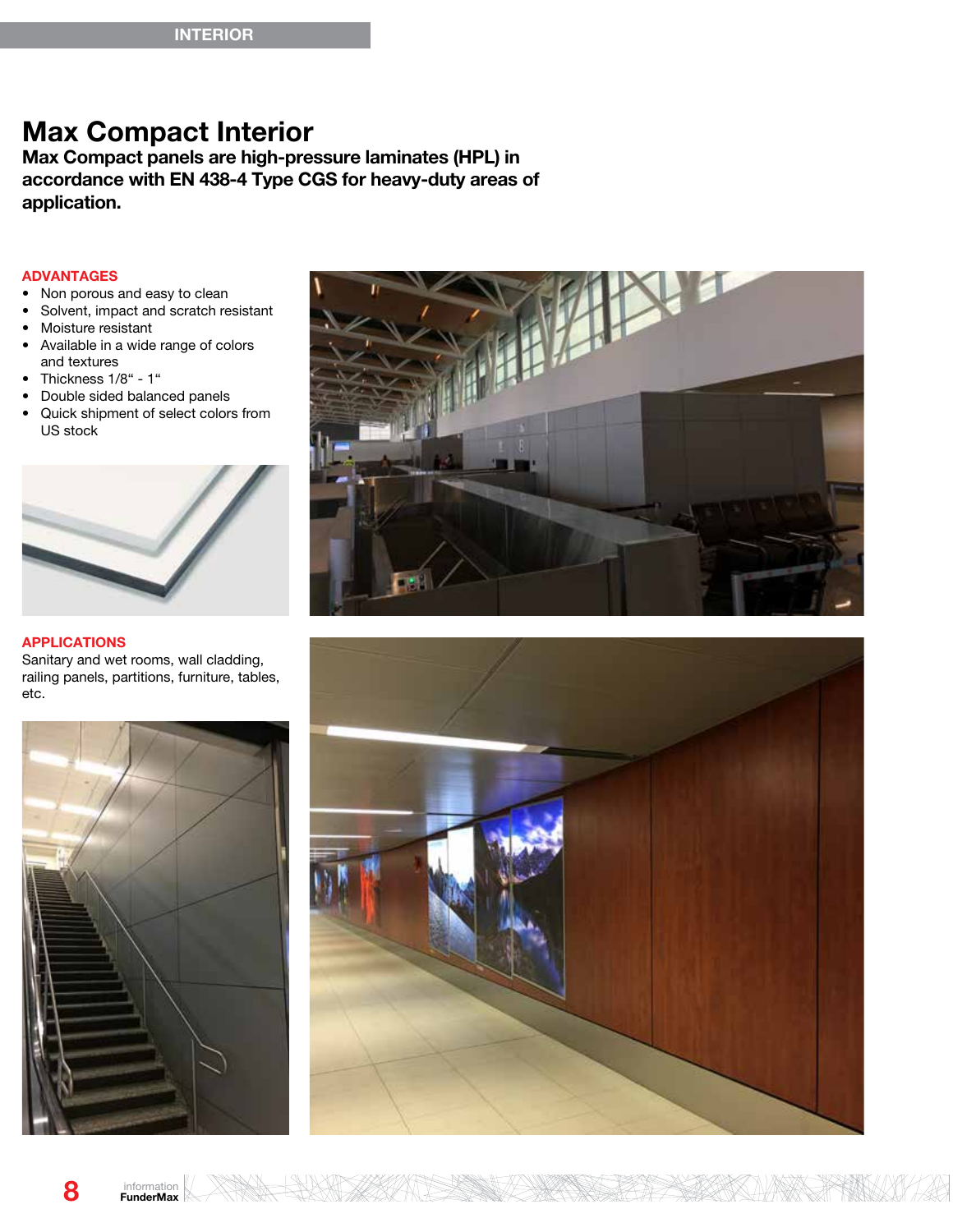## Max HPL

Thin laminate (HPL) is a particularly decorative material. It's exactly because of this, that Max HPL is the first choice for interior projects where high quality and design are a must.

#### ADVANTAGES

- High resistance to abrasion, shocks, scratches and heat
- Increased impact resistance
- Easy to clean and resistant to household chemicals
- Approved for use in food environments
- Wide range of colors and textures
- Anti-fingerprint surface available



APPLICATIONS

Furniture, interior design, commercial applications, shop fixtures.



PHOTO: RUPERT STEINER



ARCHITECT: KRAINER ZT GMBH

PHOTO: HANNES KOHLMEIER **PHOTO: HANNES KOHLMEIER · ARCHITECT: KRAINER ZT GMBH** 

information **FunderMax**  9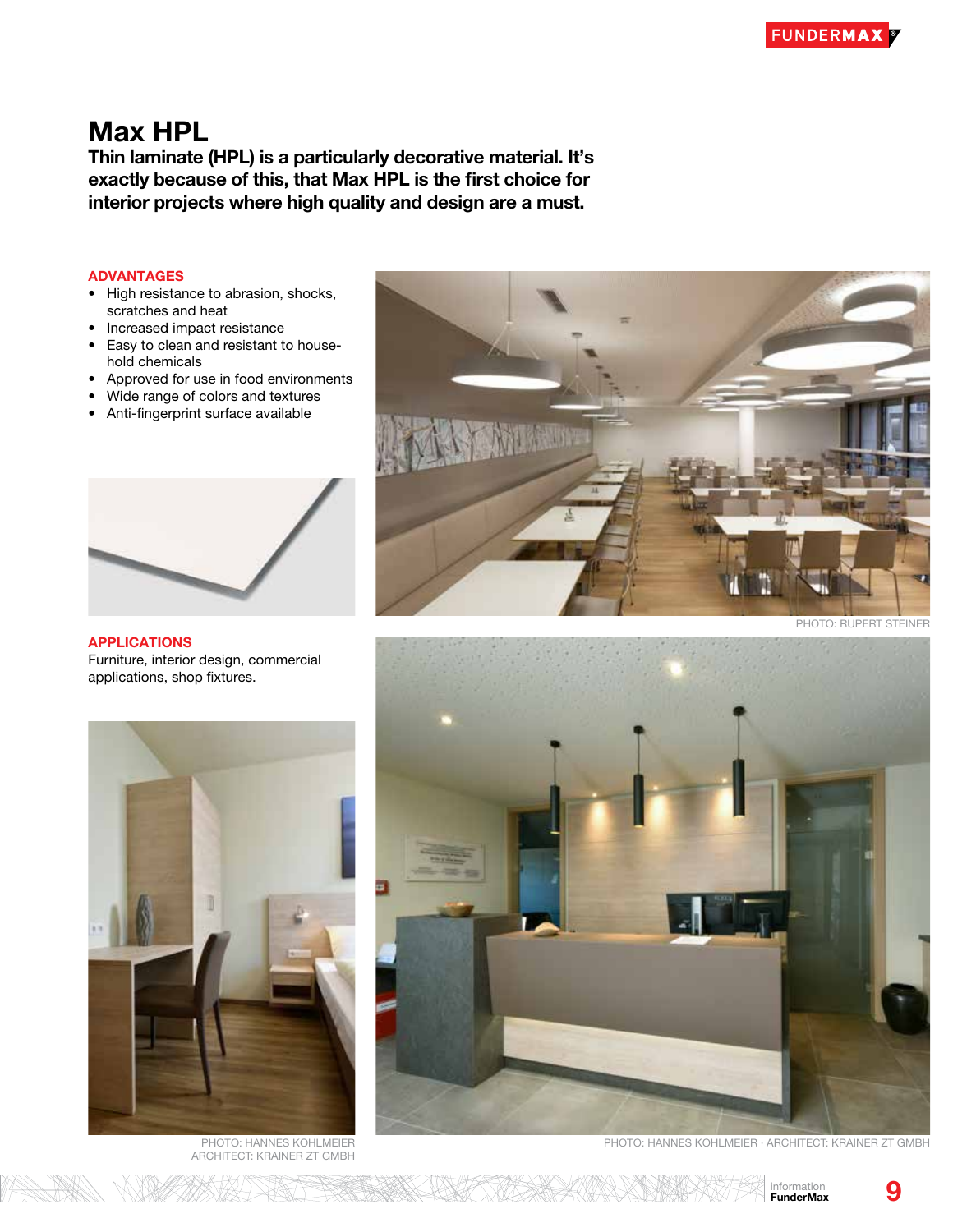### Max Resistance<sup>2</sup>

In laboratory and scientific furniture applications highly durable surfaces are required. When absolute cleanliness, durability and extreme resistance are essential, Max Resistance<sup>2</sup> is your product of choice…

Max Resistance² is a duromer highpressure, phenolic, laminate (HPL). The layers of virgin kraft paper impregnated with phenolic resin coupled with its scientifically developed, double-cured polyurethane acrylic coating ensure that Max Resistance² stands up to the toughest tests. Unaffected by solvents, most acids and the harshest chemicals, this easy-to-clean and disinfect surface is also wear and scratch resistant. As well as moisture and heat resistant, Max Resistance<sup>2</sup> will significantly extend the life cycle of your laboratory work surface.

#### ADVANTAGES

- Excellent mechanical and physical properties
- Superior chemical resistance (surpasses SEFA 3)
- Abrasion & scratch resistance
- Resistant to heat and thermal shock
- Non porous easy to disinfect & clean
- **Sustainable**
- Easy to fabricate & install
- **Antistatic**
- Impact resistance
- Lightweight, yet durable
- Available in thicknesses from  $1/6 1$ "
- Color fast with a range of color options
- Black core and colored core

#### APPLICATIONS

Suitable for use on laboratory grade countertops, marine edge work surfaces, shelving, casework, lockers, wall cladding, partitions and fume hood liners & fume hood bench tops, in all types of laboratory.





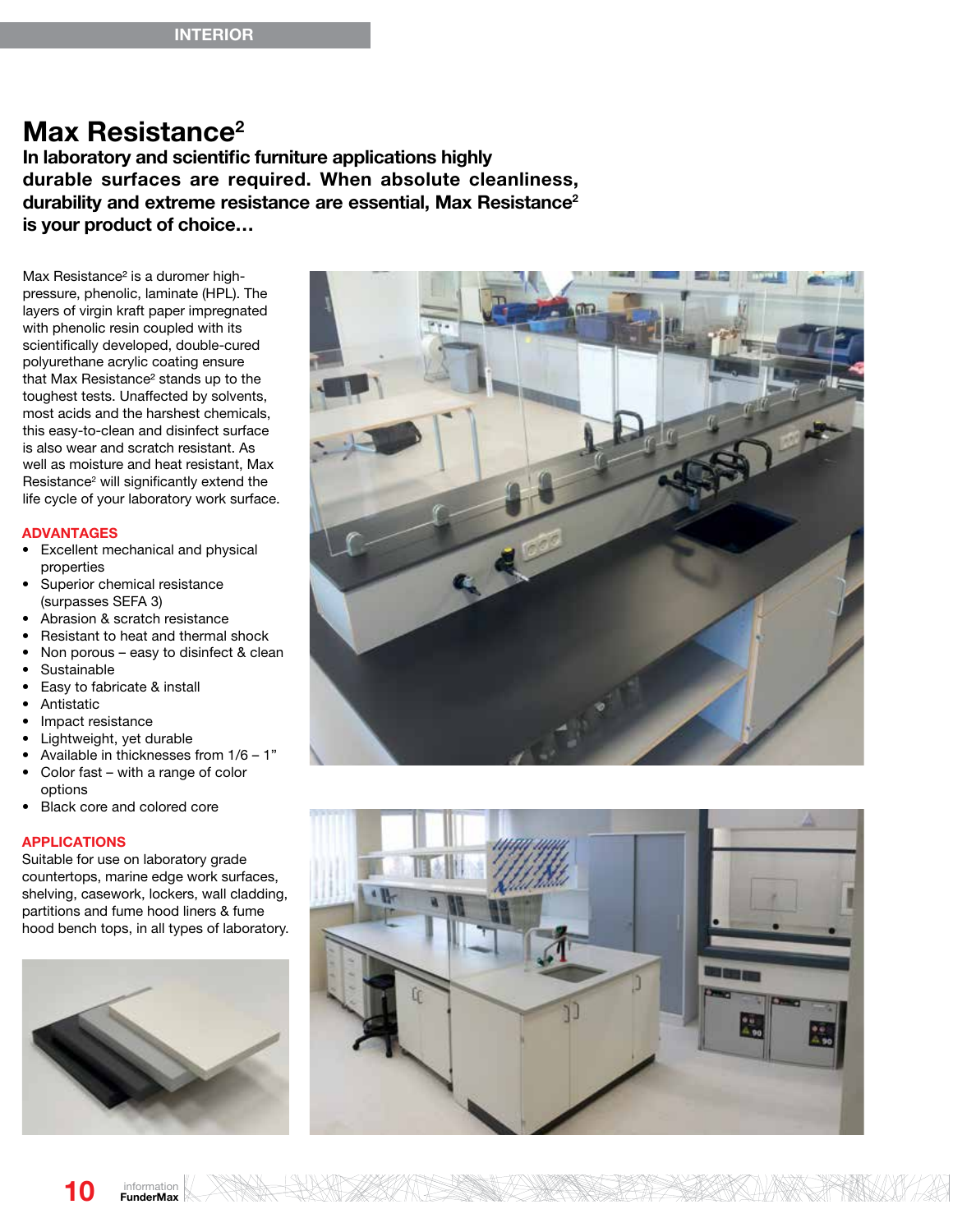### Individualdecor Individualdecor is the HPL digitally printed panel option that

allows customized designs at any scale.

With all the features and benefits of a Max Exterior panel, Individualdecor allows the designer to incorporate any digital image on the panel for added imaging or artistic value. Suitable for rainscreen facades, interior wall lining, as well as other interior and exterior applications. Realize your imagination with Individualdecor.

#### ADVANTAGES

- Allow customized panels though digital printing
- Easy to install
- Scratch resistant
- Graffiti resistant
- Non porous and easy to clean
- Solvent and chemical resistant
- Extremely UV and weather resistant
- Double sided balanced panel
- Impact resistant to EN ISO 178
- Strongest warranty in the industry
- Double hardened
- High flatness and flexural strength
- Extreme temperature resistance: -112F to +356F
- Warranted for vertical and horizontal applications
- Class A fire rated
- ICC ESR #3340 report

#### APPLICATIONS

Rainscreen facades, wall lining, balconies, partition walls, cubicles, signage and other building applications.



PHOTO: BAUMIT



PHOTO: HANNES KOHLMEIER